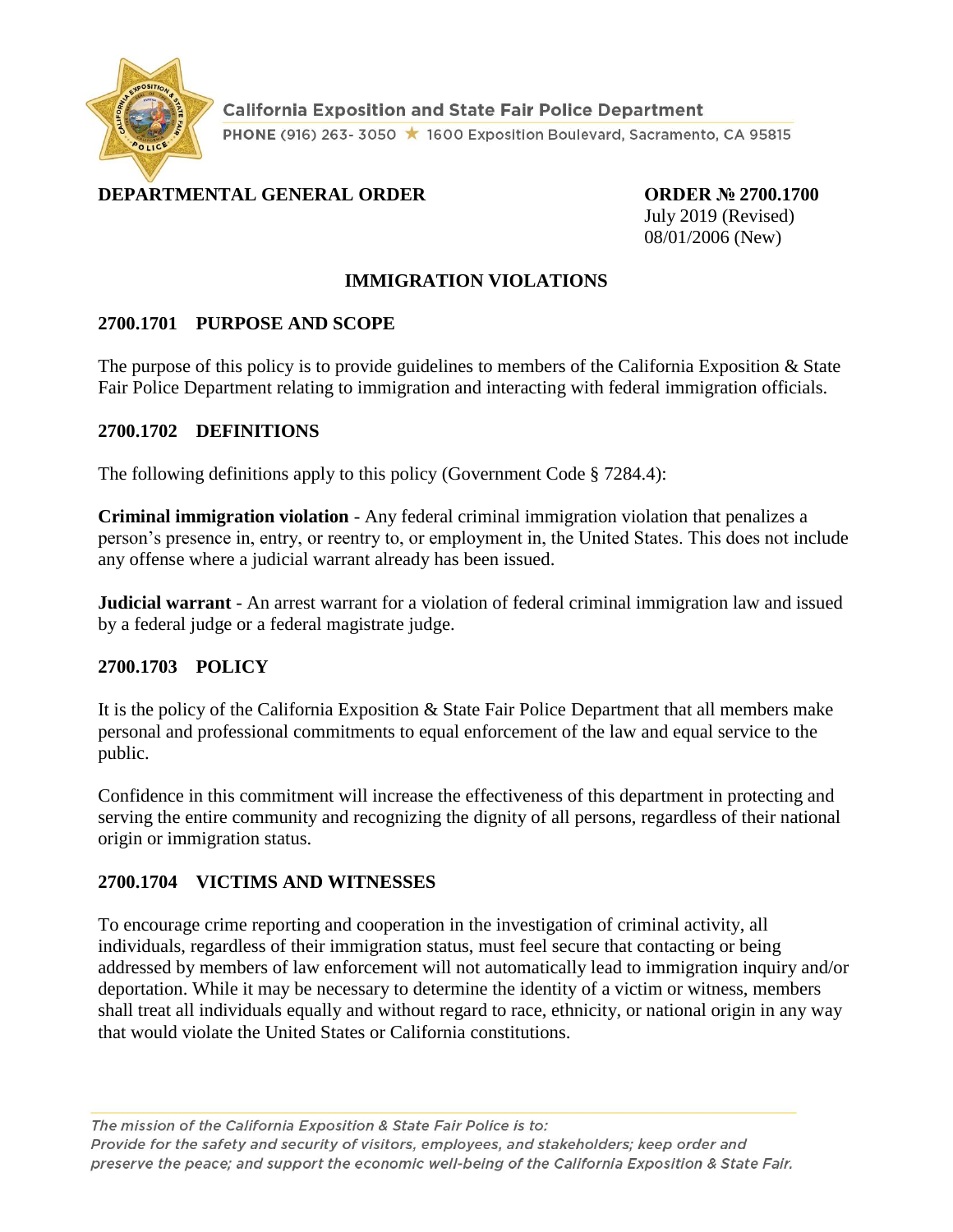## **2700.1705 IMMIGRATION INQUIRIES PROHIBITED**

Officers shall not inquire into an individual's immigration status for immigration enforcement purposes (Government Code § 7284.6).

## **2700.1706 DETENTIONS AND ARRESTS**

An officer shall not detain any individual, for any length of time, for a civil violation of federal immigration laws or a related civil warrant (Government Code § 7284.6).

An officer who has a reasonable suspicion that an individual already lawfully contacted or detained has committed a criminal violation of 8 USC § 1326(a) (unlawful reentry) that may be subject to an enhancement due to a previous conviction of an aggravated felony under USC § 1326(b)(2), may detain the person for a reasonable period of time to contact federal immigration officials to verify whether the United States Attorney General has granted the individual permission for reentry and whether the violation is subject to enhancement (Government Code § 7284.6). No individual who is otherwise ready to be released should continue to be detained only because questions about the individual's status are unresolved.

If the officer has facts that establish probable cause to believe that a person already lawfully detained has violated 8 USC § 1326(a) and the penalty may be subject to enhancement due to prior conviction for specified aggravated felonies, he/she may arrest the individual for that offense (Government Code § 7284.6).

An officer shall not detain any individual, for any length of time, for any other criminal immigration violation of federal immigration laws (Government Code § 7284.6).

An officer should notify a supervisor as soon as practicable whenever an individual is arrested for violation of 8 USC  $\S$  1326(a).

## **2700.1707 SUPERVISOR RESPONSIBILITIES**

When notified that an officer has arrested an individual for violation of 8 USC § 1326(a) or under the authority of a judicial warrant, the supervisor should determine whether it is appropriate to:

- (a) Transfer the person to federal authorities.
- (b) Transfer the person to jail.

## **428.6 FEDERAL REQUESTS FOR ASSISTANCE**

Absent an urgent issue of officer safety or other emergency circumstances, requests by federal immigration officials for assistance from this department should be directed to a supervisor. The supervisor is responsible for determining whether the requested assistance would be permitted under the California Values Act (Government Code § 7284.2 et seq.)..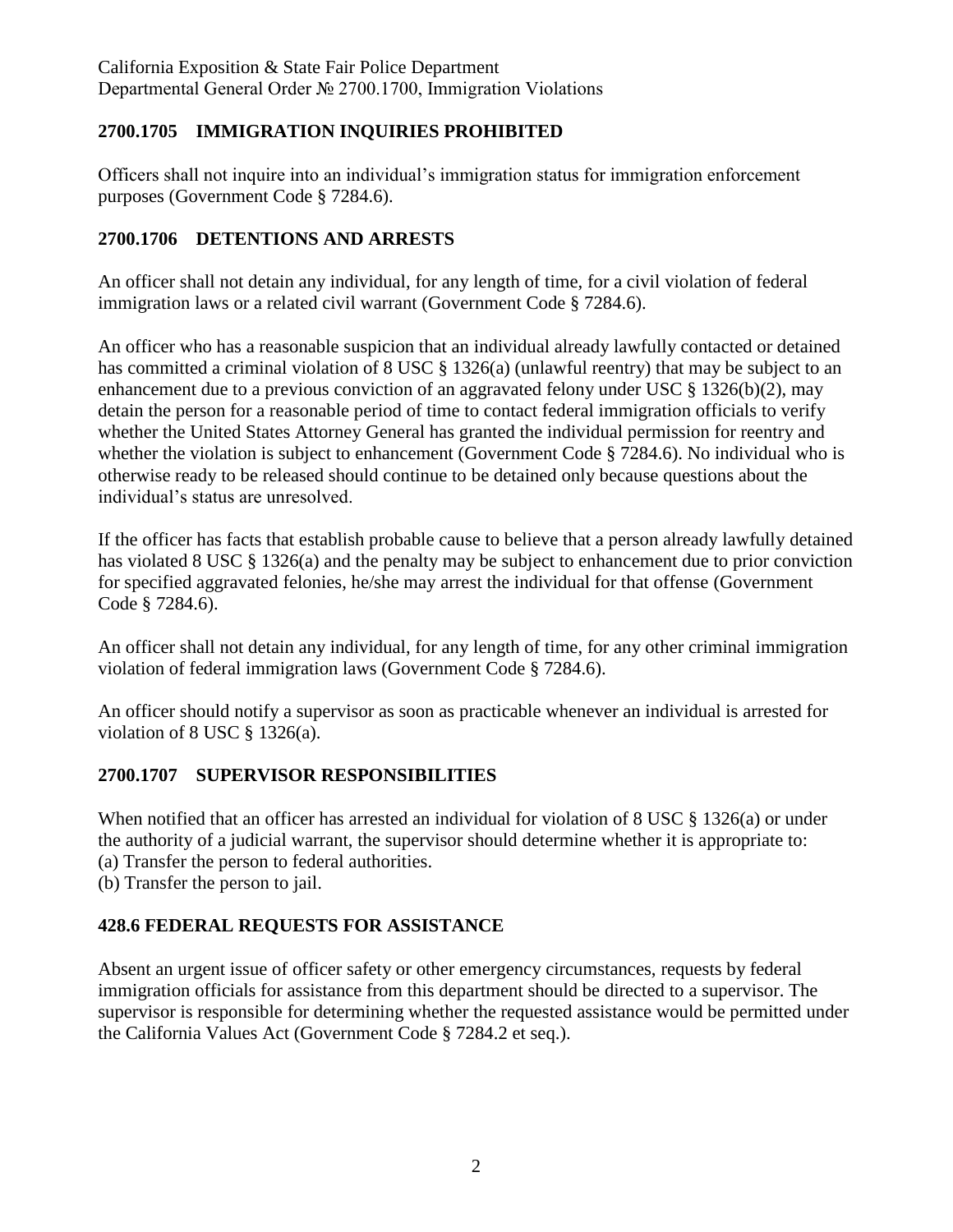## **2700.1708 INFORMATION SHARING**

No member of this department will prohibit, or in any way restrict, any other member from doing any of the following regarding the citizenship or immigration status, lawful or unlawful, of any individual (8 USC § 1373; Government Code § 7284.6):

(a) Sending information to, or requesting or receiving such information from federal immigration officials

(b) Maintaining such information in department records

(c) Exchanging such information with any other federal, state, or local government entity.

Nothing in this policy restricts sharing information that is permissible under the California Values Act.

## **2700.1709 IMMIGRATION DETAINERS**

No individual should be held based solely on a federal immigration detainer under 8 CFR 287.7 (Government Code § 7284.6).

Notification to a federal authority may be made prior to release of an individual who is the subject of a notification request only if the individual meets one of the following conditions (Government Code § 7282.5; Government Code § 7284.6):

(a) The individual has been arrested and had a judicial probable cause determination for a serious or violent felony identified in Penal Code § 667.5(c) or Penal Code § 1192.7(c).

(b) The individual has been arrested and had a judicial probable cause determination for a felony punishable by time in a state prison.

(c) The individual has been convicted of an offense as identified in Government Code § 7282.5(a).

(d) The individual is a current registrant on the California Sex and Arson Registry.

(e) The individual is identified by the U.S. Department of Homeland Security's Immigration and Customs Enforcement as the subject of an outstanding federal felony arrest warrant.

## **2700.1710 NOTICE TO INDIVIDUALS**

Individuals in custody shall be given a copy of documentation received from U.S. Immigration and Customs Enforcement (ICE) regarding a hold, notification, or transfer request along with information as to whether the California Exposition & State Fair Police Department intends to comply with the request (Government Code § 7283.1).

If the California Exposition & State Fair Police Department provides ICE with notification that an individual is being, or will be, released on a certain date, the same notification shall be provided in writing to the individual and to his/her attorney or to one additional person who the individual may designate (Government Code § 7283.1).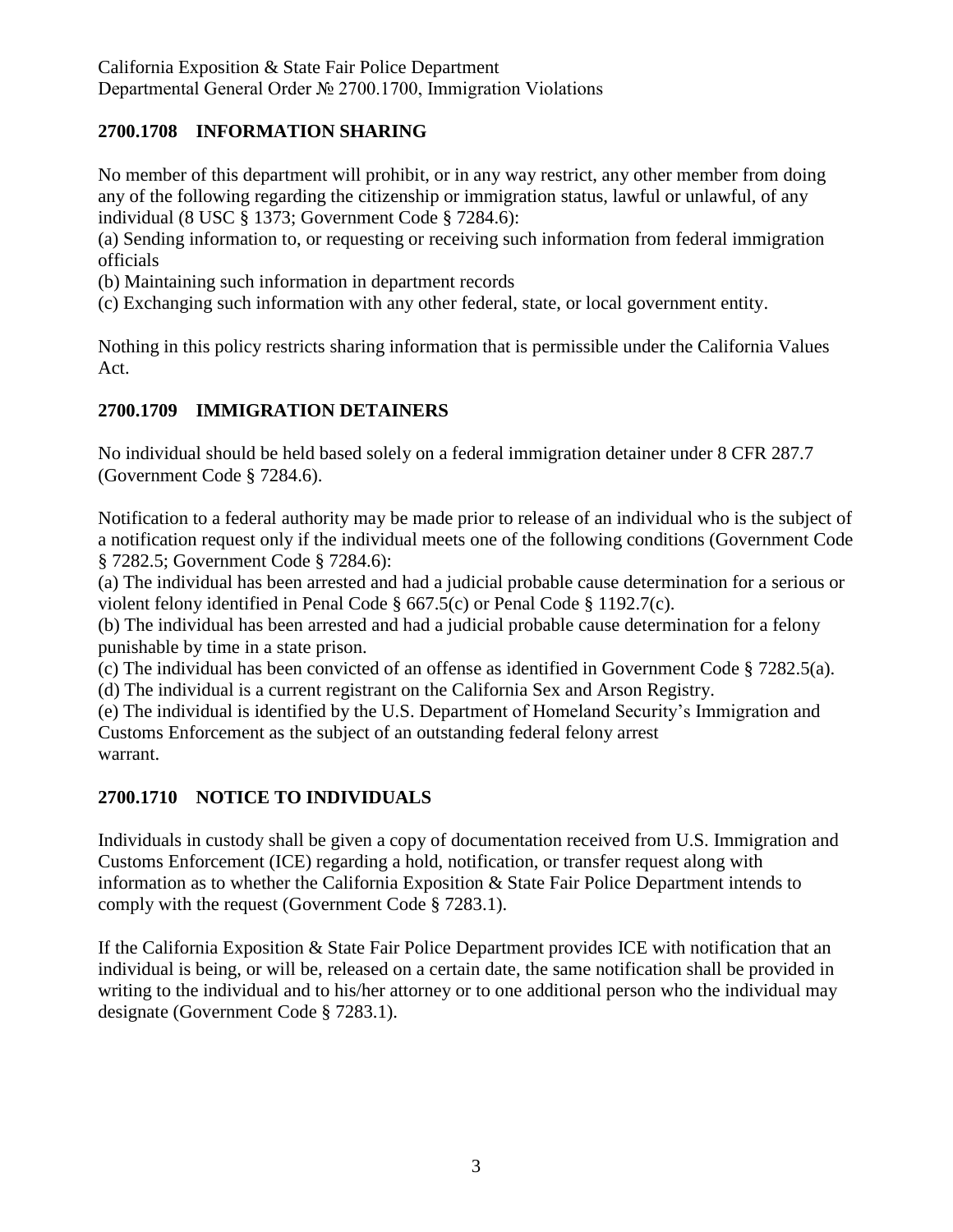## **2700.1711 ICE INTERVIEWS**

Before any interview regarding civil immigration violations takes place between ICE personnel and an individual in custody, the California Exposition & State Fair Police Department shall provide the individual with a written consent form that explains the purpose of the interview, that the interview is voluntary, and that he/she may decline to be interviewed or may choose to be interviewed only with his/her attorney present. The consent form must be available in the languages specified in Government Code § 7283.1.

# **2700.1712 TRANSFERS TO IMMIGRATION AUTHORITIES**

Members shall not transfer an individual to immigration authorities unless one of the following circumstances exist (Government Code § 7282.5; Government Code § 7284.6): (a) Transfer is authorized by a judicial warrant or judicial probable cause determination. (b) The individual has been convicted of an offense as identified in Government Code § 7282.5(a).

(c) The individual is a current registrant on the California Sex and Arson Registry.

(d) The individual is identified by the U.S. Department of Homeland Security's Immigration and Customs Enforcement as the subject of an outstanding federal felony arrest warrant.

# **2700.1713 REPORTING TO CALIFORNIA DEPARTMENT OF JUSTICE**

The assigned detective shall ensure that data regarding the number of transfers of an individual to immigration authorities, as permitted by Government Code  $\S 7284.6(a)(4)$ , and the offense that allowed for the transfer is collected and provided to the Records Clerk for required reporting to the DOJ (Government Code § 7284.6(c)(2).

# **2700.1714 U VISA AND T VISA NONIMMIGRANT STATUS**

Under certain circumstances, federal law allows temporary immigration benefits, known as a U visa, to victims and witnesses of certain qualifying crimes  $(8 \text{ USC} \& 1101(a)(15)(U)).$ 

Similar immigration protection, known as a T visa, is available for certain qualifying victims of human trafficking  $(8 \text{ USC} \text{ } \$ 1101(a)(15)(T))$ .

Any request for assistance in applying for U visa or T visa status should be forwarded in a timely manner to the assigned detective assigned to oversee the handling of any related case. The assigned detective should:

(a) Consult with the assigned investigator to determine the current status of any related case and whether further documentation is warranted.

(b) Contact the appropriate prosecutor assigned to the case, if applicable, to ensure the certification or declaration has not already been completed and whether a certification or declaration is warranted.

(c) Address the request and complete the certification or declaration, if appropriate, in a timely manner.

1. The instructions for completing certification and declaration forms can be found on the U.S. Department of Homeland Security (DHS) website.

2. Form I-918 Supplement B certification shall be completed if the victim qualifies under Penal Code § 679.10 (multiple serious offenses). Form I-914 Supplement